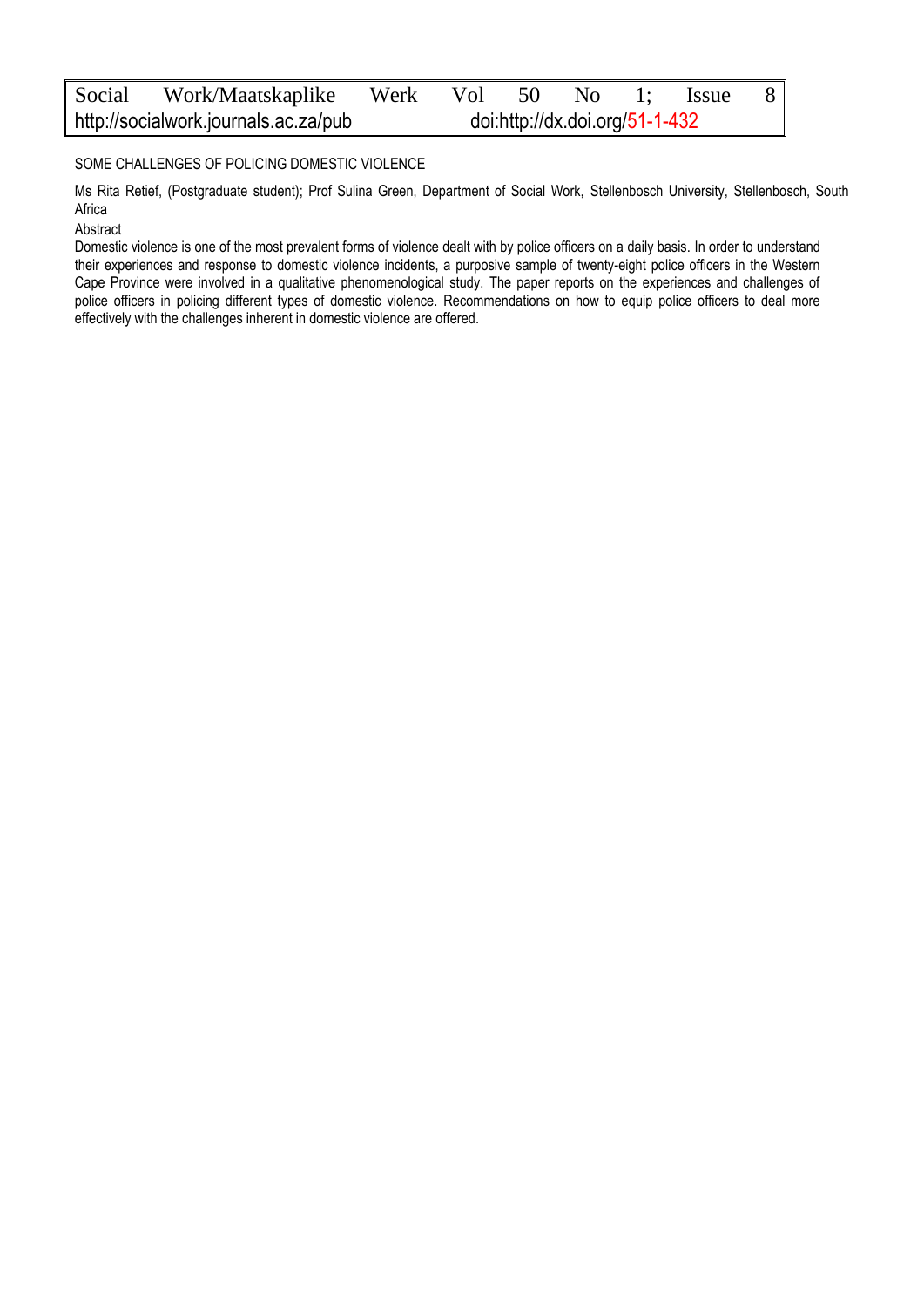# **SOME CHALLENGES IN POLICING DOMESTIC VIOLENCE**

### **Rita Retief, Sulina Green**

#### **ABSTRACT**

*Domestic violence is one of the most prevalent forms of violence dealt with by police officers on a daily basis. In order to understand their experiences and response to domestic violence incidents, a purposive sample of twenty-eight police officers in the Western Cape Province were involved in a qualitative phenomenological study. The paper reports on the experiences and challenges of police officers in policing different types of domestic violence. Recommendations on how to equip police officers to deal more effectively with the challenges inherent in domestic violence are offered.*

### **INTRODUCTION**

The police, being the frontline social institution to deal with incidents of domestic violence, have a vital role in assisting victims of domestic abuse to follow through on their decision to seek recourse for the abuse (Corcoran, Stephenson, Perryman & Allen, 2001; Glanz & Spiegel, 1996). The police not only represent state policy but also act as an important link to both the prosecution process and to the provision of services to victims in a community. Thus, as "gatekeepers" to the criminal justice system, the South African Police Service (SAPS) plays an important role in shaping victims' initial experiences of it. Although for many victims of domestic violence, the police might be a last resort it is often the first point of contact when the victim decides to take that first bold step towards seeking redress.

Most of the literature describing police responses internationally to incidents of domestic violence is critical of police practice (Berk & Loseke, 1981; Buzawa & Austin, 1993; Worden & Pollitz, 1984). The few local research reports that provide insight into the policing of domestic violence in South Africa (Padayachee, 1989; Pretorius, 1987; Van der Hoven, 1989) indicate a high level of dissatisfaction with police assistance and negativity towards the response of police officers.

International studies (Corcoran *et al*., 2001; Finkelhor, 1988; Gelles & Strauss, 1999) have pointed out that intervention in domestic violence is a very complex and controversial process as the many potential needs of the victim may be beyond the scope of typical law enforcement tasks. This consequently necessitates multiple intervention approaches and strategies by police officers and external support networks such as social workers. Absent from South African literature on domestic violence are studies that analyse police descriptions of their own experiences in attending to domestic violence incidents. According to Sinden and Stephens (1999) learning about the experiences of police officers is crucial for an understanding of their response to domestic violence incidents. Consequently the aim of the study is to explore police officers' experiences in policing different types of domestic violence.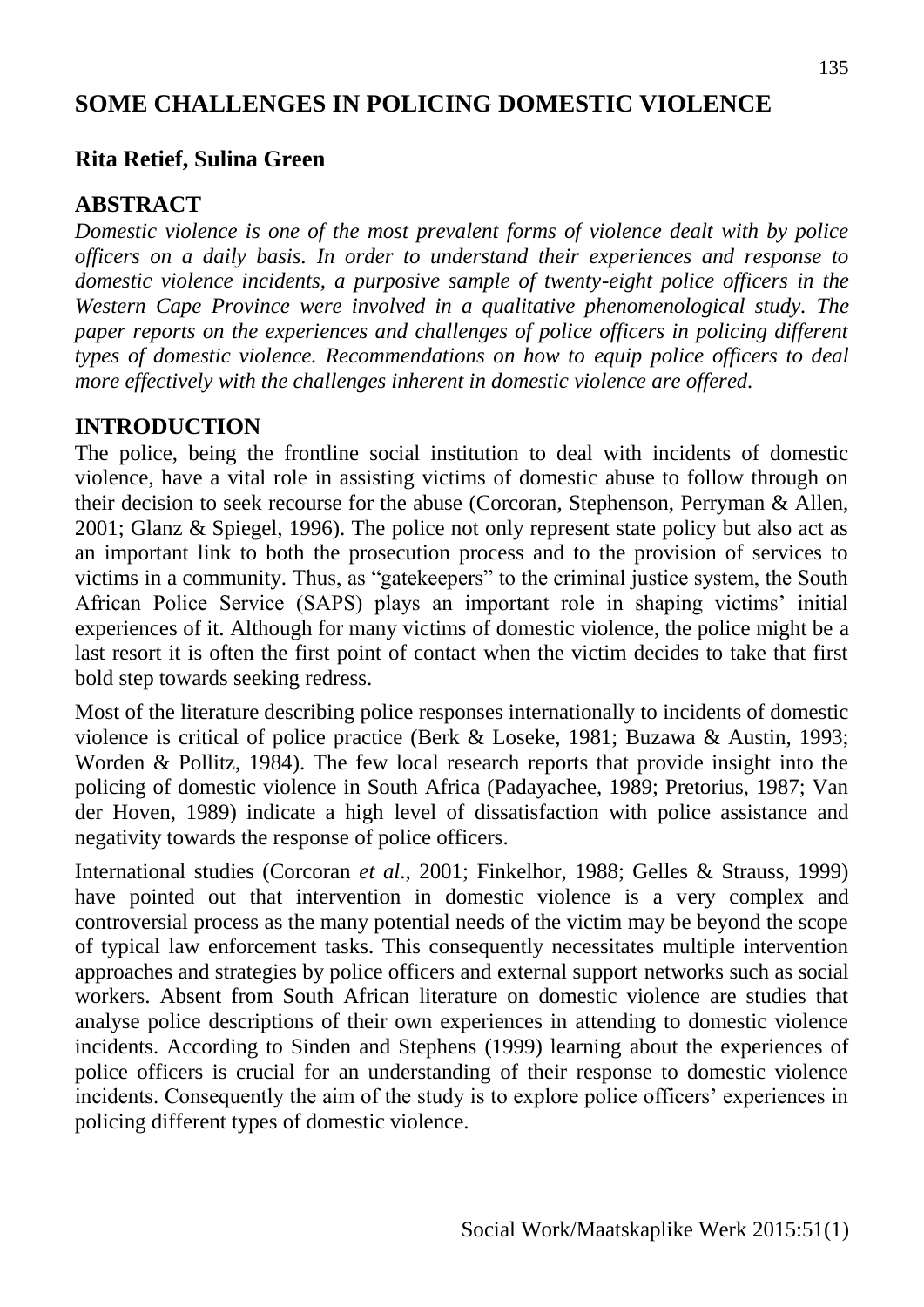# **RESEARCH DESIGN AND METHOD**

A qualitative research approach together with a phenomenological approach was adopted in the study. Creswell (2003:15) describes the phenomenological approach as a methodology whereby the researcher, through various descriptions provided by participants in a research study is able to identify the "essence" of human experiences concerning a phenomenon. Through this phenomenological study attempts were made to gain a better understanding of the experiences of frontline police officers responsible for the policing of different types of domestic violence incidents. Fouché and Shurink (2011:316) and Whittaker (2009:9) state that phenomenology "...*aims to understand and interpret the meaning that subjects give to their everyday lives*". This implies that the social phenomenon (domestic violence) will be explained through understanding the way that research participants make sense of their world. A non-probability sampling procedure, common in qualitative studies, was applied with purposive sampling and snowballing techniques being used to select participants.

For this study the total of twenty-eight (28) police officers were identified, based on the following criteria for inclusion: completion of basic training; practical experience in policing of domestic violence incidents; geographical area of the communities they served; and availability of participants (Grinnell & Unrau, 2008:153). The snowball sampling technique (Strydom & Delport, 2011:393) was used when some participants of the sample referred the researcher to other potential participants who were subsequently involved in the study. In this way, specific police officers, with practical experience in the policing of the particular phenomenon were identified for inclusion in this study. Data saturation was attained during the in-depth interviews with the twenty-eight (28) research participants (Tutty, Rothery & Grinnell, 1996:82).

# **DISCUSSION OF FINDINGS**

The profile of the participants and their experience in policing different types of domestic violence incidents are subsequently presented.

### **Profile of participants**

The sample (n=28) for this study was drawn from seven police stations identified in the Western Cape Province because of its consistently high statistics for crimes against women and children. The stations ranged from large urban police stations to smaller rural police stations. Four (4) participants were interviewed at each station.

Of the 28 participants, four (14%) participants held the rank of captain, five (19%) were warrant officers whilst six (21%) participants held the rank of sergeant. The majority of participants in the study, i.e. thirteen (46%), were constables, accounting for more than double the number of all other ranks represented in the study. This is because all frontline police officers with the rank of constable generally perform duties as "foot soldiers" attending to all complaints received in the charge office as well as at crime scenes.

Participating captains and warrant officers, who (because of their senior rank) normally act as the Community Service Centre (CSC) commanders also generally, had the added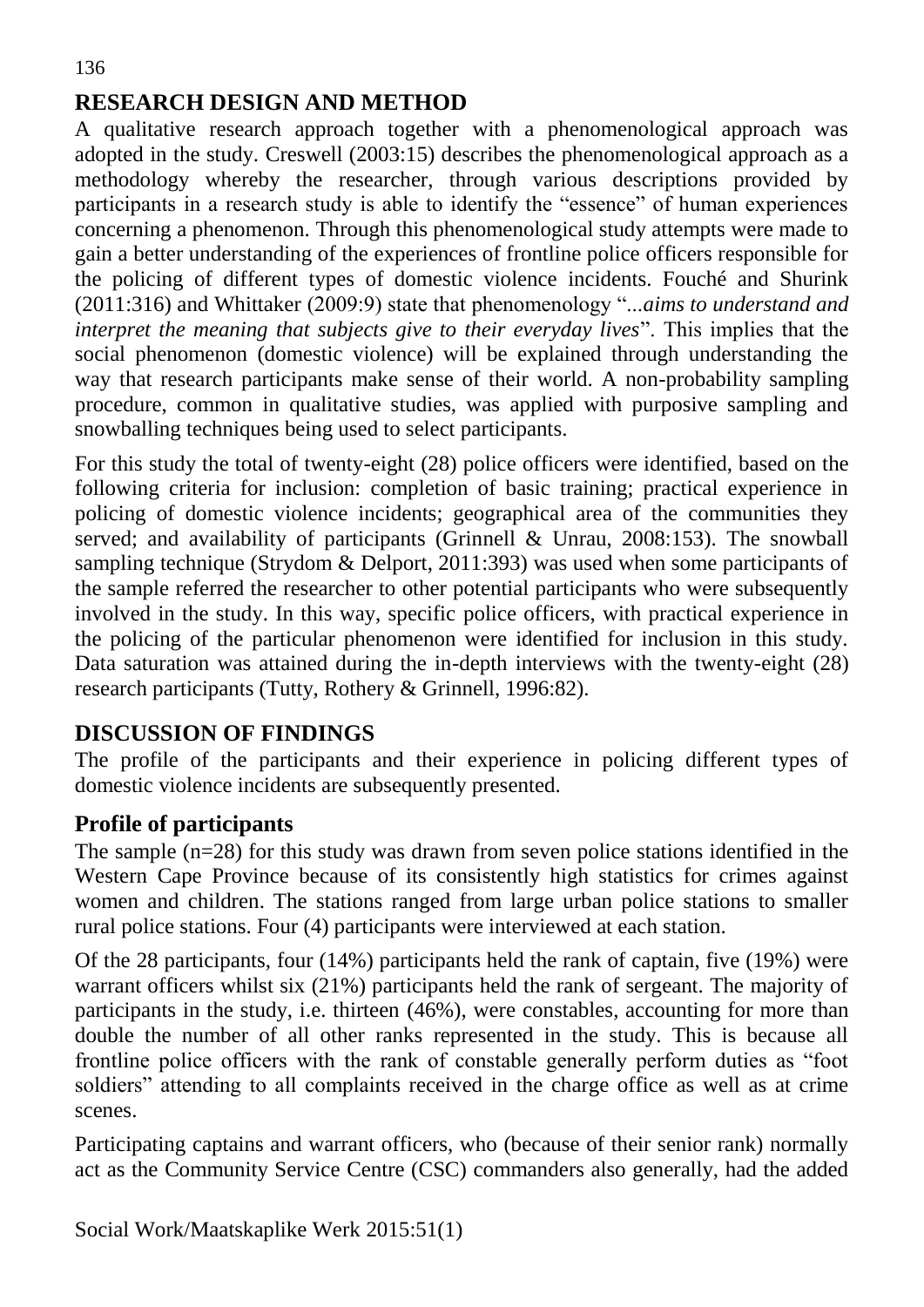responsibility of attending to complaints other than requiring police action because of a shortage of personnel. This dual function seemingly had a negative impact on optimal service delivery as participants were required to perform additional roles in terms of service delivery to victims of domestic violence, resulting in diminished attentiveness and lack of sensitivity when dealing with victims of domestic violence – some tended to use shortcuts to help lessen the workload. Three of the CSC commanders confirmed that one shortcut would be to encourage complainants to go back home and "talk things out" with their partners, thus lightening the administrative burden of having to complete the required documentation.

# **Gender equity**

Gender equity in the SAPS shows great disparity as police officers in the functional (operational) line are still predominantly male. All 28 participants performed shift duties in the CSC or attended to all complaints in the community. Twelve (43%) of the participants were female and 16 (57%) were male. Female participants seemed to be much more willing to share their perceptions and experiences regarding the policing of domestic violence. Data collected during interviews indicate that female participants found it easier to attend to domestic violence complaints than did their male counterparts.

In terms of race, nine (32%) of the participants were classified as African, eleven (39%) coloured and seven (25%) white, with only one (4%) Indian participant. The sample reflects the equity ratio of police officers in the SAPS during 2010/2011. Mark (1996:107) points out that the research sample has to be very similar in demographic terms to the population from which it is drawn, on the variables relevant to the study, for it to be considered representative. Bent-Goodley (2000:327) and Davis (2001:19) found no significant difference between racial groups and the occurrence of domestic violence. Little research is available on the impact of the race of the attending police officer at a domestic violence scene.

# **Experience in dealing with domestic violence**

The range of experience amongst participants in dealing with domestic violence incidents differed irrespective of rank or years of performing their current duties. Where female participants had not been performing their current duties as long as their male counterparts, they appeared to have had more experience in attending to domestic violence complaints than did their male counterparts. The following statements reflect possible reasons provided by participants:

- *"We have an agreement on our shift that sensitive cases where women and children are involved are handled by the female on the shift…"*
- *"I (male participant) am not so good at dealing with social work problems…women are better at that than us… they are more sensitive than men…"*

From the above statements it is evident that there is tacit agreement amongst police officers that historically, female officers take the lead when attending to domestic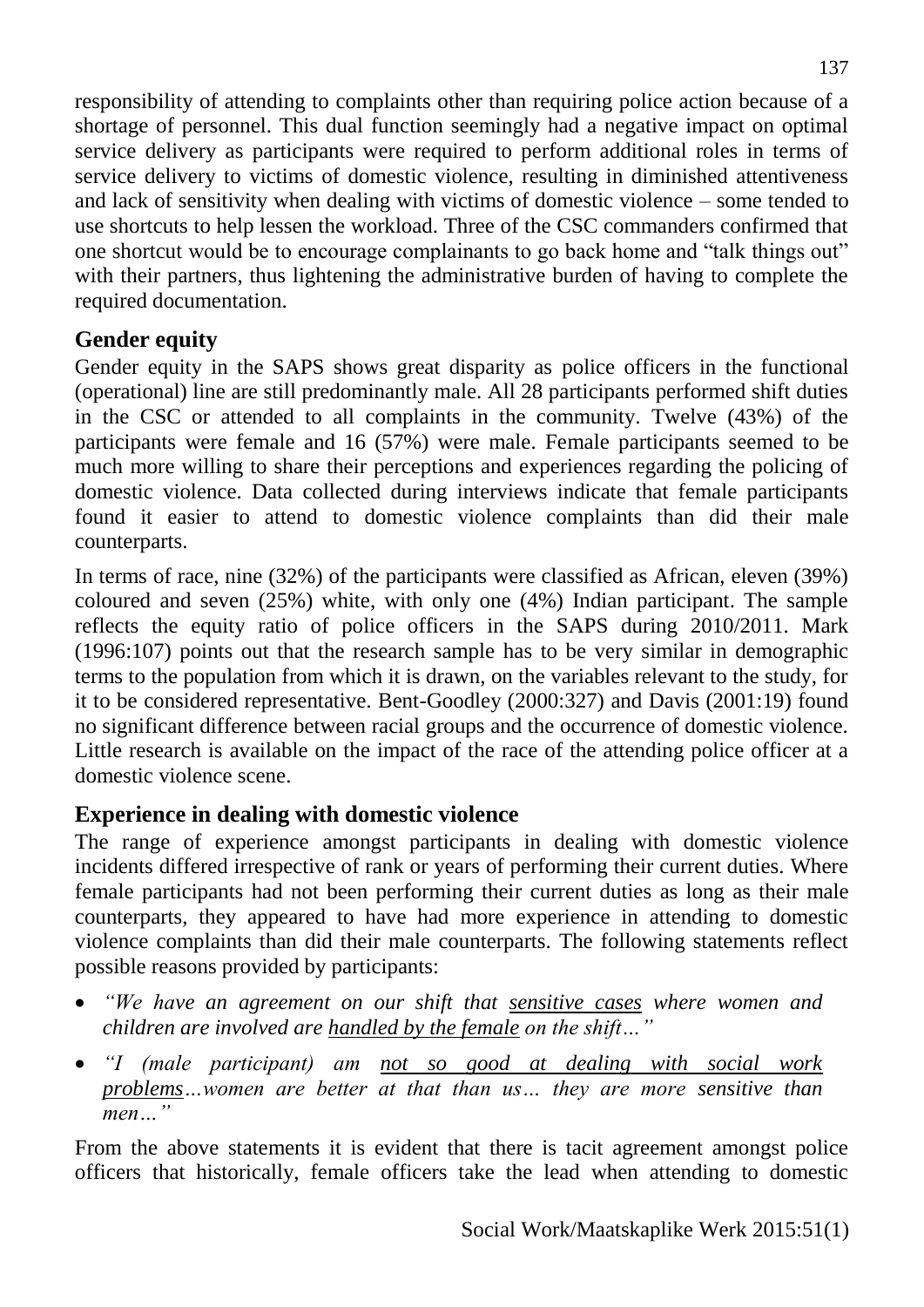violence complaints. This means that female police officers are becoming more skilled at treating domestic violence victims with the necessary dignity and respect while male participants stay inept and tend to have less practical experience in dealing with domestic violence. Male police officers generally tend to take charge of so called "hardcore crimes" whilst their female counterparts mostly handle "social crimes", mainly involving vulnerable victims who are perceived to be more "emotional" and "softer" in nature.

# **Incidents reported per shift**

The average number of domestic incidents reported per shift can vary from five to 12 depending on the geographical area of the police station. Richards (2002) found that even though actual figures are difficult to obtain, South Africa registers one of the world's highest rates of reported domestic violence. More cases of domestic violence are reported and attended to in urban than in rural areas because of the difference in geographical size and access to resources.It is however evident that there has been an increase in the number of reported incidents of domestic violence in both rural and urban areas. The fact that the incidence is so high echoes findings of LaFevre (1999) that most violence that women are subjected to is still socially, culturally and even legally condoned. All participants however agreed that the number of incidents reported fluctuate, tending to increase depending on the time of the month and is not always recorded but handled "informally".

The findings based on the statistics supplied by participants should be regarded as conservative indications of the actual incidence of domestic violence, as researchers (Singh, 2001; Victor-Zietsman, 2007) and non-profit organisations (Rape Crisis and People Opposing Women Abuse) have for many years documented the discrepancies between reported and actual incidents. Blaser (1998) and Simpson and Kraak (1999) also found that statistics of the SAPS are often associated with significant underreporting because of a lack of public confidence in the police as well as resource challenges which hampers police officers in effectively policing domestic violence.

It is evident that race and rank of participants as well as the size of the respective police station do have an impact on the perceptions and/or experiences of participants as it determines the level of exposure participants get in policing domestic violence.

# **Types of domestic violence**

Lewis (1999) describes domestic violence as a multi-dimensional phenomenon that involves various types of abuse. At the time of the study all participants were frontline police officers responsible for providing assistance to victims of domestic violence. When analysing the findings it became clear that domestic violence reported by participants takes on many forms. Researchers such as Bassuk, Dawson and Huntington (2005) and Danis and Lee (2003) found that domestic violence generally manifest in physical, sexual, emotional and economic abuse.

When assessing domestic violence, often only physical acts of violence are measured without taking into consideration other forms of violence that may be occurring at the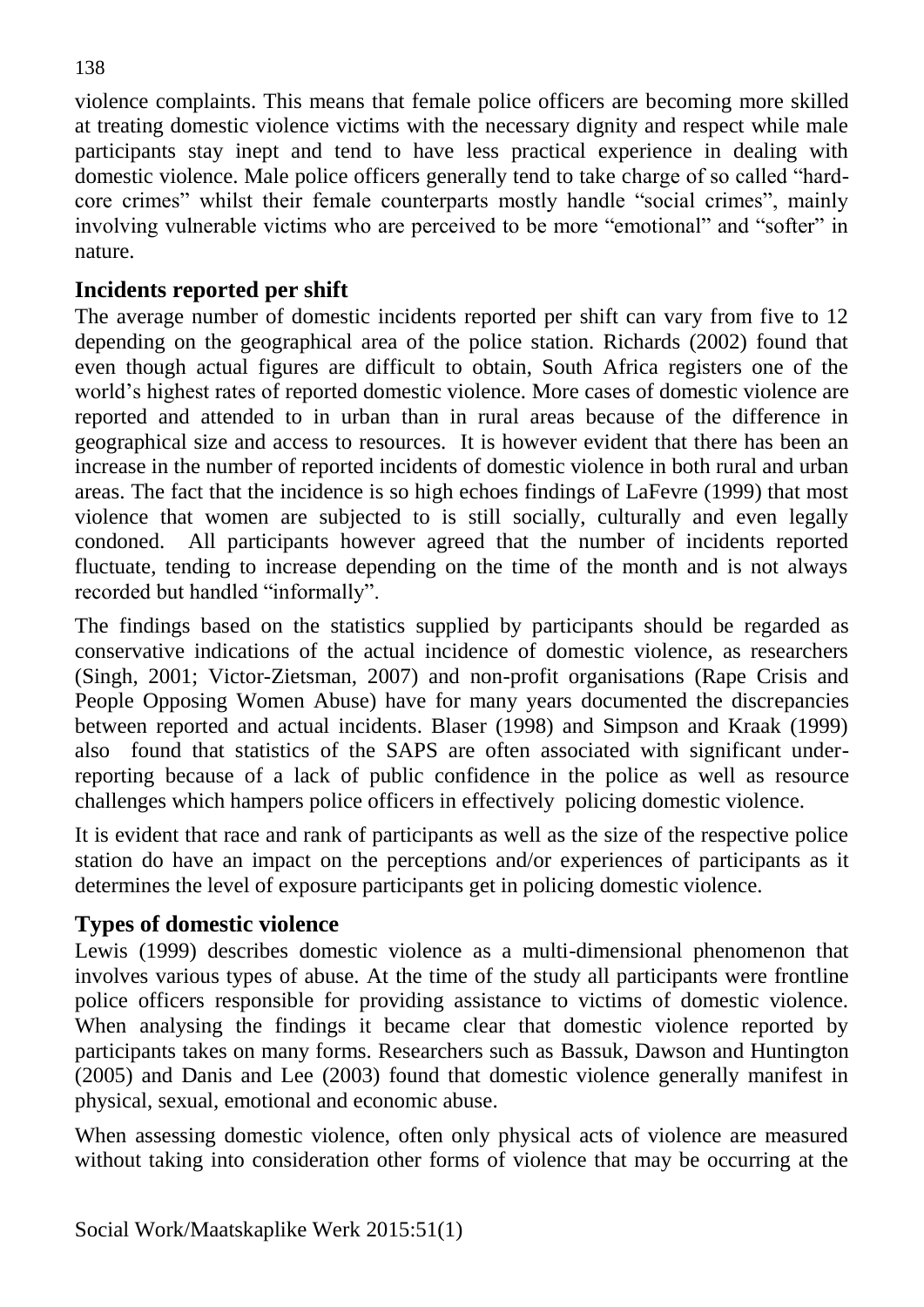same time (Flynn, 1990; James, 1999). The definition of conduct that qualifies as domestic violence was however broadened in the Domestic Violence Act, No. 116 of 1998, to include more than the generally reported abusive behaviours to ensure extended protection in domestic relationships where the victim's safety, health or well-being continued to be in jeopardy.

# **Physical abuse**

The Domestic Violence Act, No. 116 of 1998 stipulates that physical abuse includes any deliberate act of physical assault that harms the recipient in any way. It can be a controlled or impulsive act of assault ranging from pushing and slapping to punching, hitting, shoving, biting, choking, burning, kicking, stabbing, shooting and acts or threats of physical violence which are designed to control, hurt or harm the victim.

All participants (n=28) agreed that physical abuse was the *most frequent form of domestic violence dealt with* on a daily basis and it was the *second most challenging form of abuse to handle.* Participants described physical abuse as *"difficult*", *"extremely stressful*" and "*very problematic*" to handle. The level of difficulty for participants in dealing with physical abuse is determined by the consumption of alcohol by parties, having to deal with traumatised children and the perceived ulterior motives of complainants.

Seven (7) of the participants tried to justify the physical abuse meted out to victims (*"…woman tends to provoke the man on purpose").* This contradicts the finding of Ferrato (2000) that it is a fallacy that women are looking for abuse or that they provoke it. This assumption by participants in this study also indicates that they are conforming to the current practice of victim-blaming, and the patriarchal perspective of the communities they live in and serve. This supports the statement by Stanko (1998) that regardless changing legislation, some police officers still assume that if a woman is a victim of violence, she must have done something to deserve it.

# **Emotional or psychological abuse**

Emotional abuse can be verbal or non-verbal and refers to any pattern of degrading, humiliating and/or demeaning behaviour (Domestic Violence Act, No. 116 of 1998). This kind of abuse tends to be persistent and corrosive in destroying the self-esteem and selfworth of the recipient.

Emotional abuse was noted by more than half (19 or 66%) of participants as the *second most frequent form of abuse encountered* by and identified as the *most challenging form of abuse to handle*. Hagen (2001) found that women exposed to physical violence often also suffer severe emotional and mental distress.

The findings indicate that even though physical abuse is reported more frequently than emotional abuse it does in fact follow that it is the most frequent form of abuse experienced by victims. Furthermore the reason that physical abuse is reported more frequently, is that it is a form of abuse that is often easier for victims to describe because of the visible evidence whereas emotional abuse is reportedly more difficult to prove and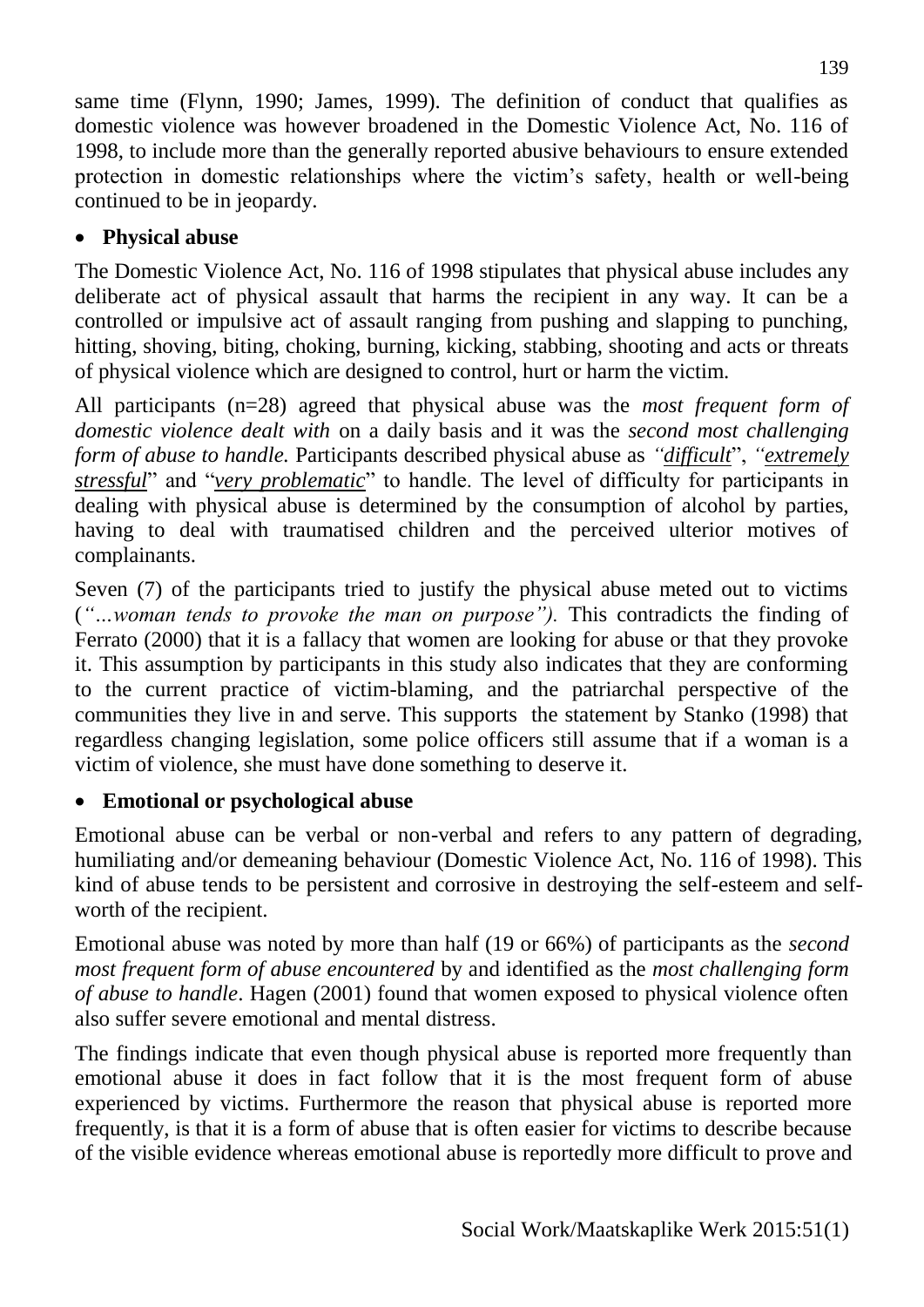often not viewed by participants as life threatening. The following statements of participants reflect this:

- *"…most difficult to identify as you rarely see any noticeable signs like for physical abuse…"*
- *"…avoid dealing with emotional abuse as it is problematic to identify elements of a crime…or imminent danger as there is no visible outward signs …"*

The findings show that police officers found emotional abuse extremely challenging to handle because of the lack of visible proof and the psychological manipulation of the victim by the abuser. Browne and Herbert (1997) as well as Sanderson (2008) found that emotional abuse is more difficult to detect than other forms of abuse. Consequently emotional abuse is not always reported or recorded properly.

### **Damage to property**

Damage to property is defined in the Domestic Violence Act, No. 116 of 1998 as the wilful damaging or breaking of assets or anything belonging to the victim or in which the victim has a vested interest.

Damage to property was the *third most frequently reported form of abuse handled* and the *fifth most challenging, (out of nine forms of abuse).* Damage to property reportedly most often occurs in conjunction with other forms of abuse like physical abuse ("…*where both parties are physically violent with each other things tend to get broken in anger …") as* well as where substance abuse is present (*"…we always get complaints where furniture is damaged whenever alcohol or drugs are present …")*.

One participant indicated that he could not be objective or unbiased in handling this form of abuse because of his own lack of understanding (*"…I find it difficult to understand how you can be guilty of unlawfully damaging your own car...").* This sentiment was also expressed by Flynn (1990) and James (1999) who asserted that some forms of domestic violence are often minimised and treated by police officers as less serious.

# **Sexual abuse**

The Domestic Violence Act, No. 116 of 1998 specifies that sexual abuse occurs when there is any unwanted physical invasion of an individual's body that is sexual in nature. This abuse refers to any sexual conduct that does not take the other party's feelings into consideration and is aimed at humiliating, degrading or otherwise violating an individual's integrity. It is also referred to as marital rape whereby one party assumes the right and privilege to have sex whenever he wishes, in any form he desires, without taking the partner's feelings into consideration.

Sexual abuse was identified as the *fourth most frequently reported form of abuse* and was also indicated as the *fourth most challenging for participants to handle.* The study found that complaints of marital rape were not often received but on the few occasions a complaint was made it was generally accompanied by other forms of abuse that are often more difficult to prove (*"Victims seldom report marital rape…when they do you can be sure there is also emotional abuse or other forms of abuse involved that is not so easy to* 

140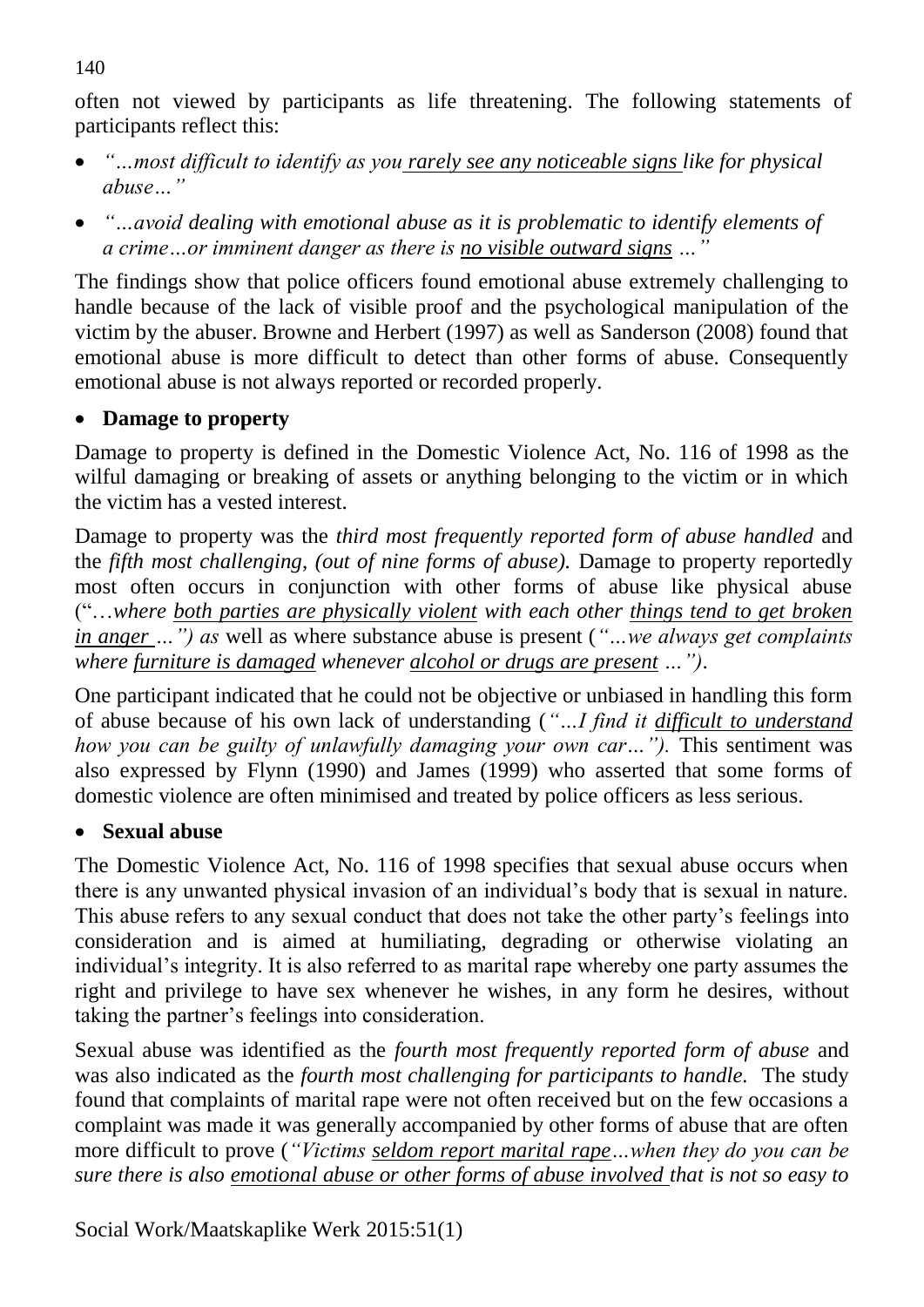*identify..."*). This correlates with findings by Parenzee and Smythe (2003) that sexual abuse often goes hand in hand with physical and emotional abuse, but are not reported as frequently by victims. The failure to report all sexual abuse as indicated by the findings is however in contrast with the estimate of Simpson and Kraak (1999:1) that annually at least 1,2 million South African women are likely to be sexually assaulted by someone they know (*"In our community victims are too afraid to lay a complaint as a lot of men here still believe it is their right to force their women to have sex..."*). This infrequent reporting clearly indicates that sexual abuse continues to be under-reported and subsequently this form of abuse cannot be properly addressed by the police. This finding concurs with Vetten (2005) who noted that rape is under-reported for various reasons.

Even though police officers only seem to be dealing with the tip of the proverbial iceberg regarding sexual abuse, it is evident from the findings that they were being emotionally taxed as they tended to repress their feelings while handling such cases (*"I try not to show that it affects me emotionally or that it is difficult to face the victims as the damage is already done").* This also reflects the level of empathy and feelings of helplessness because of an inability to intervene timeously or to prevent this form of abuse.

The study reveals that the level of difficulty in dealing with reported sexual abuse incidents tended to be more emotionally exhausting when it involves the sexual abuse of children by family members or a close family friend (*"Sexual abuse cases are more difficult for me when there are children involved…because I feel even more helpless and angry*...*even at the parents who are supposed to protect their children...").* This account reflects feelings of helplessness, often exacerbated by an unfulfilled expectation and belief that parents should protect their own - in sharp contrast to what reality they encounter when attending to a domestic violence incident, when feelings of anger are generated towards the supposed cares of children. The findings reveal that it is not easy for police officers to remain neutral and professional at all times as police officers as they could suffer emotional and physical turmoil. The finding is consistent with that of Baker, Jaffe, Berkowitz and Berkman (2002).

### **Economic or financial abuse**

Economic and financial abuse involves the unreasonable withholding of economic or financial resources which the victim needs or is entitled to (Domestic Violence Act, No. 116 of 1998). This kind of abuse also refers to any coercive act or limitation on an individual, with adverse economic implications for the victim and any dependants.

Although economic or financial abuse was reported the fifth most frequently encountered form of abuse, it was the third most challenging form of abuse to handle, for the following reasons: "….the victim begs you not to arrest her husband because she will have no income..." and "...victims do not cooperate as they are scared...". It thus appeared that participants were hesitant to act because of the emotional turmoil and financial dependence of the victim. Raphael (2000) found that poverty or unemployment rendered some women more vulnerable to abuse or victimisation than their middle and upper class counterparts. Participants indicated their frustration and feelings of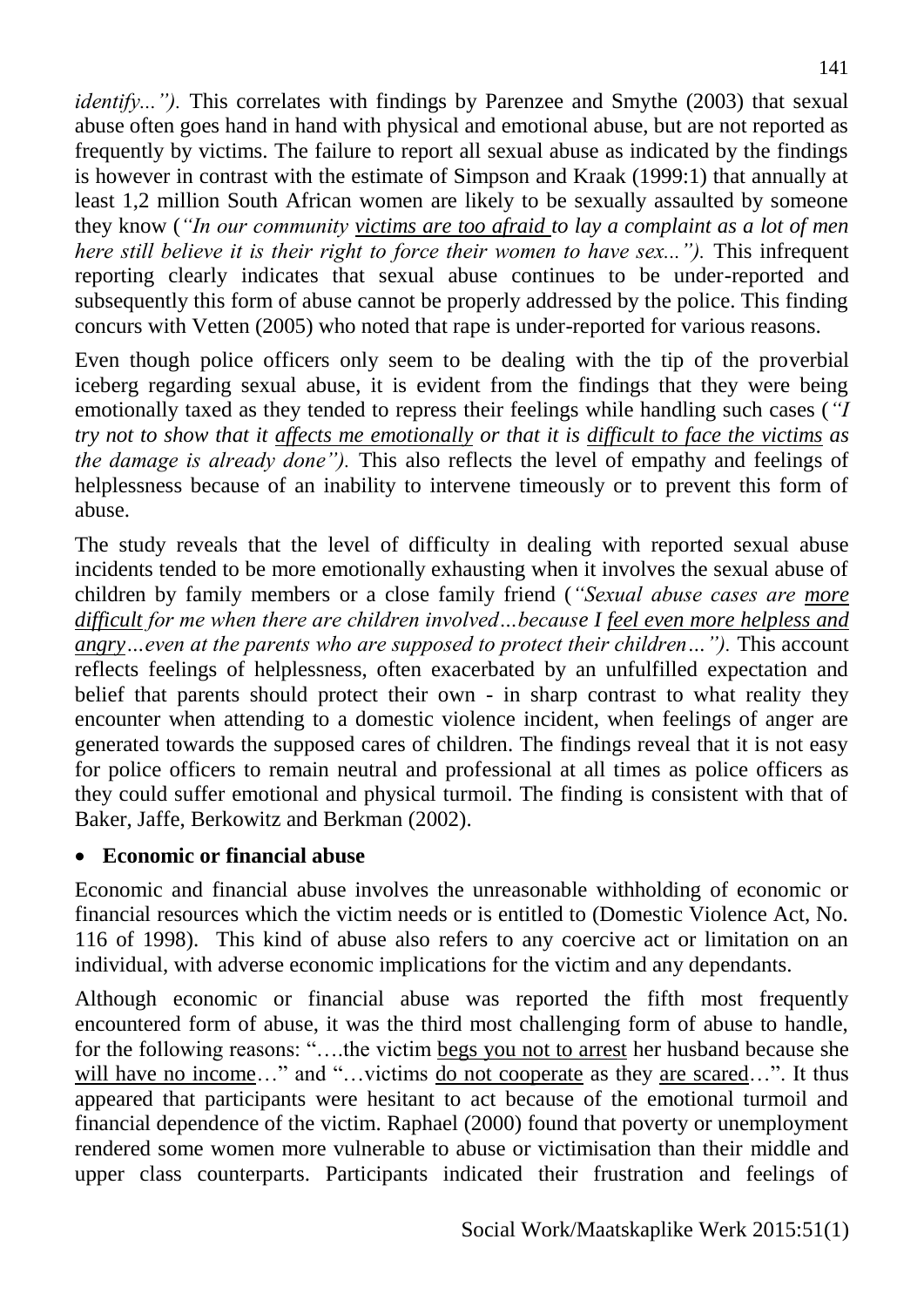hopelessness in the outcome of their encounters with such victims as the intense emotional trauma involved, tended to direct the actions of victims ("…withdraw the case and protection order application because she (victim) feared she would be left without any income…").

# **Intimidation**

Intimidation is described in the Domestic Violence Act, No. 116 of 1998 as any verbal or written death threats as well as overt or covert behaviour displayed by the perpetrator which results in the victim being fearful.

Intimidation was named the *sixth most frequently encountered form of abuse (out of nine forms*) indicated by participants, followed by unauthorised entry of property or premises. Participants generally appeared to view intimidation as very difficult to prove as victims who experienced this form of abuse had difficulty putting a name to what was happening to them and often no action could be taken in this regard. Jewkes (2001) noted that only when victims know what is happening to them will they be better able to take action or get help. None of the participants reported having to deal with *intimidation* only, as it was always encountered in conjunction with other forms of abuse – most frequently emotional or psychological abuse (*"…the fact that complainants are too afraid to lay a charge shows you how confused and traumatised they are because of the threatening behaviour of the abuser…")*.

It was also evident from findings that this form of abuse is always part of any police perpetrated domestic violence complaint because of the perceived status of police officers (*"…victims of police officers are more afraid because they are constantly reminded by the abuser that he has special powers and authority like training and easy access to deadly weapons…"*)*.* Wetendorf's (1998) findings confirmed that victims of police perpetrated violence experience additional complications as officers have access to weapons and specialised training to commit violence. From this it can be inferred that the level of intimidation is often increased by a conflicting statement by the perpetrator and the perception by victims that the abuser will be protected by colleagues. Likewise Levinson (1997) and Feltgen (1996) stated that victims of police perpetrated violence often fear reporting the incident to the police as they know the case will be handled by fellow officers who would side with him/her or fail to properly investigate or document the reported incident because of closing of professional ranks.

# **Unauthorised entry**

This kind of abuse involves the entering of the home of the victim without her consent where the parties do not share the same home or residence (Domestic Violence Act, No. 116 of 1998).

Unauthorised entry was placed seventh in terms of frequency and was reported to be very problematic to handle. The challenge in handling these incidents seems to centre on victims inviting *"…the abuser to move back into the home…"* (contrary to stipulations in the protection order*)* which the abuser is prohibited by law to enter because the victim "…*feels sorry for him…"* or *"… because he threatens her*….". This reportedly often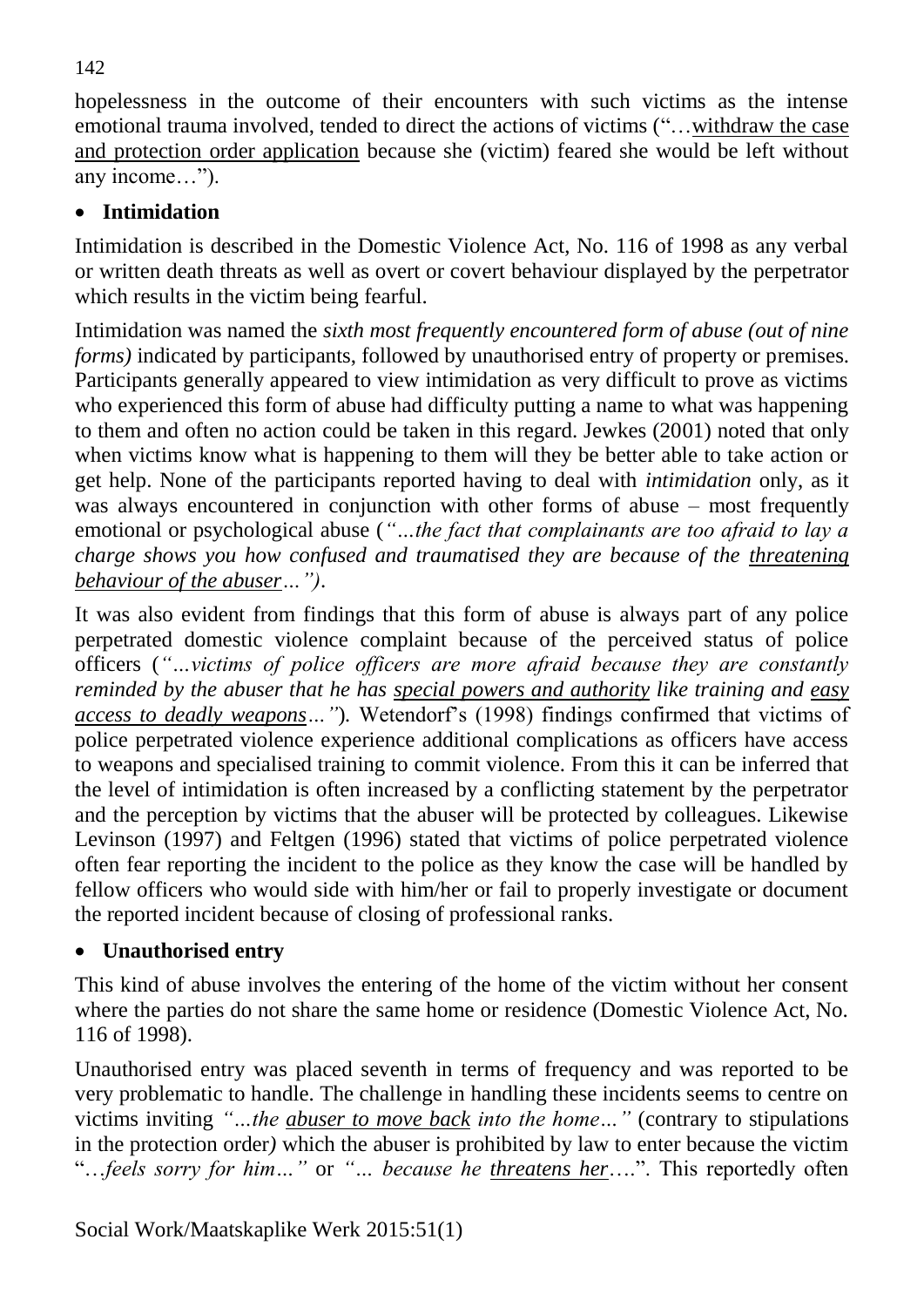occurs during the recovering phase of the domestic violence cycle as described by Walker (1984), Landenburger (1998) and Collins (2000) with disastrous results for the victim. Participants in the study also stated that fear and intimidation often serve as motivation for allowing the abuser back into the home (*"…he knows she is intimidated by him and his friends…"*)*.* This causes great frustration for police officers who find it difficult to convince victims that recovery from the abusive relationship is possible. From these findings it is evident that the "*frustration"* and "*predictability"* of the continuous cycle of violence can result in participants becoming disillusioned in their efforts at trying to break the cycle of violence. This in turn has great implications for how successfully future domestic violence complaints will be handled.

### **Stalking and harassment**

Stalking is described as abuse that involves the unwanted and repeated following or keeping of the victim under constant surveillance, while harassment involves a pattern of behaviour that causes complainants to fear for their safety and security (Domestic Violence Act, No. 116 of 1998).

Stalking and harassment were indicated as the two forms of abuse *least frequently* encountered by police officers and therefore *least challenging.* A possible reason could be that stalking and/or harassment is not classified as a crime and often, like intimidation, difficult to prove. Consequently victims are hesitant to report this form of abuse.

It is evident from the study that the types of abuse participants found the most challenging to handle, were those they encountered most frequently even though the meaning of the incidents of abuse might differ.

# **CONCLUSIONS AND RECOMMENDATIONS**

- The study offered an overview of police officers' experiences in policing different types of domestic violence. The findings of the study reveal that the types of *abuse most frequently handled* by police officers are the following in order of frequency: physical abuse, emotional / psychological abuse, damage to property, sexual abuse, economic/financial abuse, intimidation, unauthorised entry, stalking and harassment. In addition emotional abuse, physical abuse, economic abuse, sexual abuse, damage to property and unauthorised entry were the forms of abuse identified as the *most challenging to handle*.
- Based on the findings the following recommendations are made to equip police officers to deal more effectively with the challenges in addressing domestic violence:
- Police officers as the first point of contact in reported domestic violence incidents should receive annual refresher training courses in dealing with domestic violence and cultural awareness training to assist them in their investigative roles. An environment should be created that encourages and facilitates continuous training focussed on developing skills in tactical thinking, decision-making and optimal performance when confronted with stressful incidents.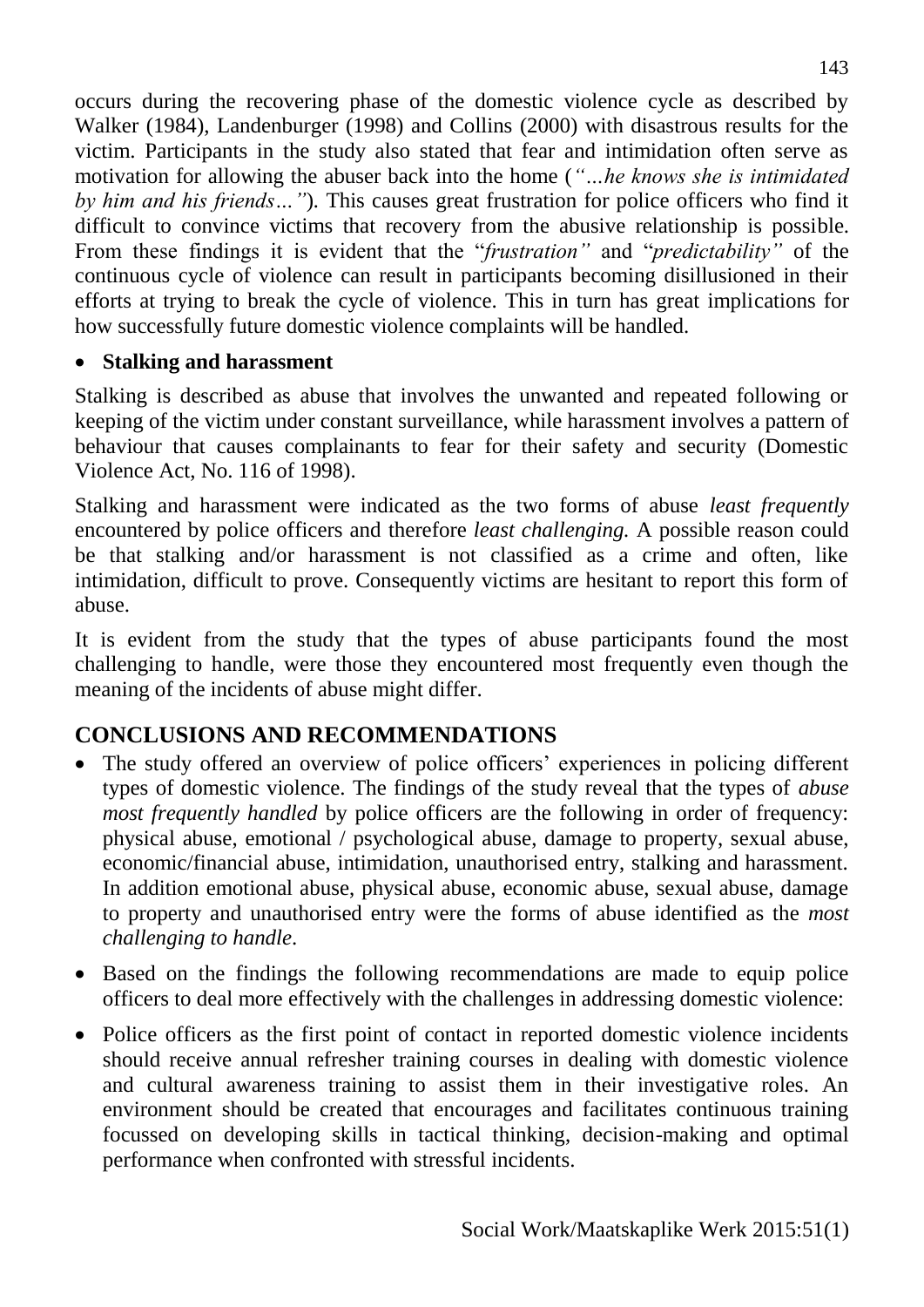- The appointment of a suitably trained police officer (at every police station) as a coordinator is imperative for the proper monitoring of all domestic violence related incidents. These appointed police officers should be responsible for dealing with all incidents of domestic violence reported at station level and should facilitate the improvement of service delivery to all domestic violence victims.
- Counselling and internal support from the management cadre at every station as well as the Employee Health and Wellness (EHW) professionals should be paramount especially for newly trained recruits to ensure emotional readiness as they will be better able to deal with the complexities of handling domestic violence.
- Police officers should endeavour to establish more effective partnerships with the community which will require of them to make every effort to understand and respond with more sensitivity to the respective expectations of different cultural groups during each police encounter.
- Further research on the experience of frontline police officers in another province should be explored for comparative analysis to determine commonalities and differences in experiences regarding the policing of domestic violence.

### **REFERENCES**

BAKER, L., JAFFE, G., BERKOWITZ, S. & BERKMAN, M. 2002. **Children exposed to violence: a handbook for police trainers to increase understanding and improve community responses**. London: Centre for Children and Families in the Justice System of the London Family Court Clinic, Inc.

BASSUK, E., DAWSON, R. & HUNTINGTON, N. 2005. Intimate partner violence in extremely poor women: longitudinal patterns and risk markers. **Journal of Family Violence,** 21(6):387-398.

BENT-GOODLEY, T. 2000. A poor African American community's response to domestic violence. **Criminal Justice and Violence**, 36(3):327.

BERK, S. & LOSEKE, D. 1981. Handling family violence: situational determinants of police arrest in domestic disturbances. **Law and Society Review**, 18:479.

BLASER, D. 1998. **Statistics on violence against women in South Africa and internationally**. NICRO Women's Support Centre: Women's Net. [Online] Available: <http://womensnet.org.za/pvaw/understand/nicrostats.htm.>

BROWN, K. & HERBERT, M. 1997. **Preventing family violence.** New York: John Wiley and Sons.

BUZAWA, E. & AUSTIN, T. 1993. Determining police response to domestic violence victims. **American Behavioural Scientist**, 36(5):610-623.

COLLINS, L. 2000. **Teacher to teacher: enhancing adult literacy in the state of Ohio**. Ohio: Ohio Literacy Resource Centre.

#### 144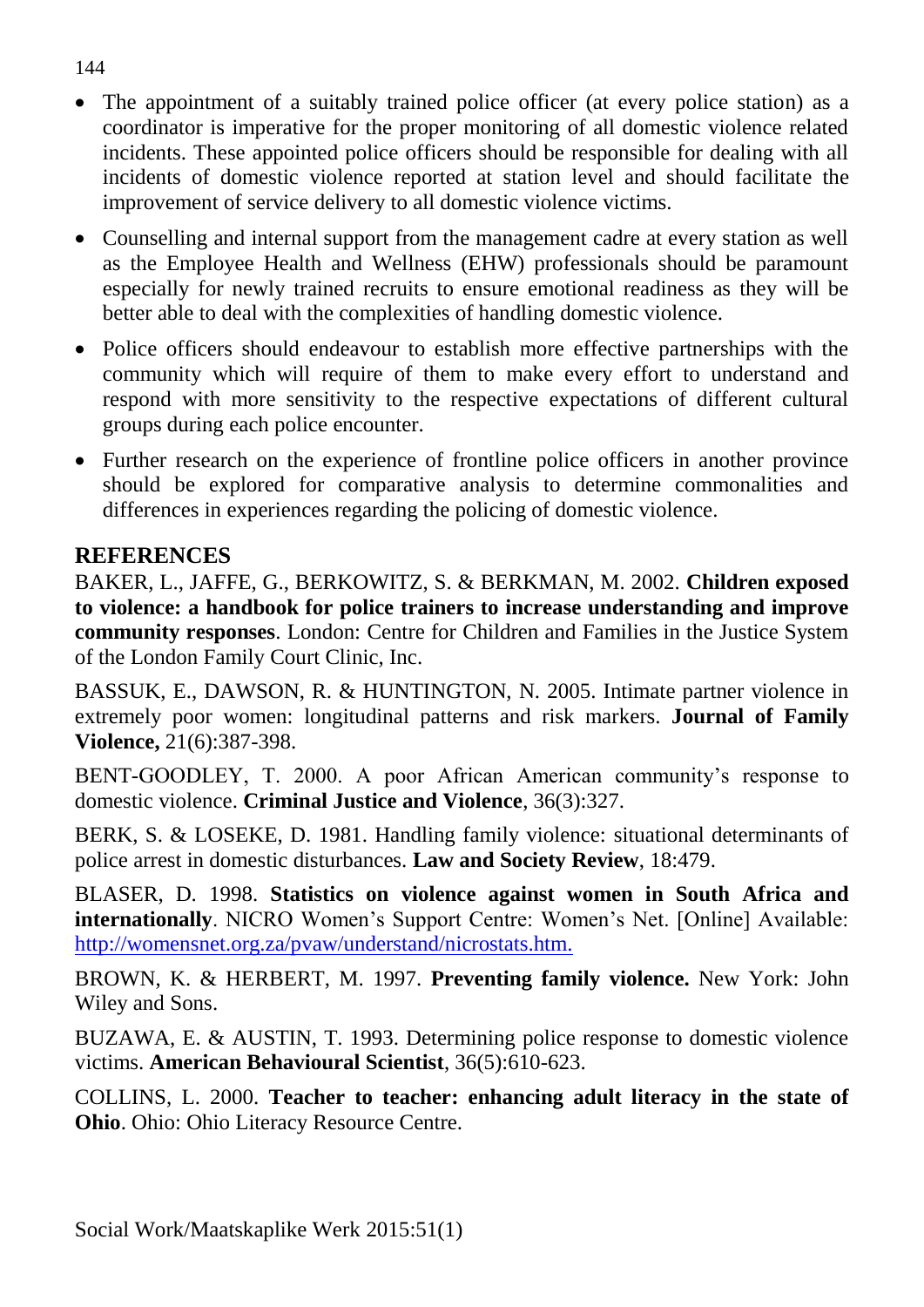CORCORAN, K., STEPHENSON, M., PERRYMAN, D. & ALLEN, S. 2001. Perceptions and utilization of a police – Social Work crisis intervention approach to domestic violence. **Families in Society**, 82(4):393-398.

CRESWELL, J. 2003. **Research design. Qualitative, quantitative and mixed method**  approaches (2<sup>nd</sup> ed). London: Sage Publications.

DANIS, F.S. & LEE, J. 2003. The criminalization of domestic violence: what social workers need to know. **Social Work Journal of the National Association of Social Work**, 48(2):145-228.

DAVIS, L. 2001. Why do we still need a women's agenda for Social Work? **In**: PETERSEN, K. & LIEBERMANN, A. **Building on women's strengths**. New York, London, Oxford: Haworth Press, Inc.

FELTGEN, J. 1996. Domestic violence: when the abuser is a police officer. **The Police Chief**, October: 24-49.

FERRATO, D. 2000. **Living with the enemy**. New York: Aperture Foundation.

FINKELHOR, D. 1988. **Stopping family violence: research priorities for the coming decade**. Newbury Park: CA: Sage Publications.

FLYNN, C. 1990. Relationship violence by women: issues and implications. **Family Relations**, 39:194-198.

FOUCHÉ, C.B. & DE VOS, A.S. 2011. Formal formulations. **In**: DE VOS, A.S., STRYDOM, H., FOUCHÉ, C.B. & DELPORT, C.S.L. **Research at grassroots. For the Social Sciences and Human Service Professions** (4<sup>th</sup> ed). Pretoria: Van Schaik Publishers.

FOUCHÉ, C.B. & SCHURINK, W. 2011. Qualitative research designs. **In**: DE VOS, A.S., STRYDOM, H., FOUCHÉ, C.B. & DELPORT, C.S.L. **Research at grassroots. For**  the Social Sciences and Human Service Professions (4<sup>th</sup> ed). Pretoria: Van Schaik Publishers.

GELLES, R. & STRAUS, M. 1999. **Intimate violence**. New York: Simon & Shuster.

GLANZ, L. & SPIEGEL, A. 1996. **Violence and family life in a contemporary South Africa: Research and policy issues**. Pretoria: HSRC Publishers.

GRINNELL, R. & UNRAU, Y. 2008. **Social work research and evaluation: Foundations of evidence-based practice**. New York: Oxford University Press.

HAGEN, J.L. 2001. Women, welfare and violence. A look at the family violence option. **In**: PETERSEN, K.J. & LIEBERMAN, A.A. **Building on women's strengths.** New York, London, Oxford: Haworth Press.

JAMES, K. 1999. Truth or fiction: Men as victims of domestic violence. **In**: BRECKENRIDGE, J. & LAING, L. **Challenging silence: innovative responses to sexual and domestic violence**. St Leonards: Allen & Unwin.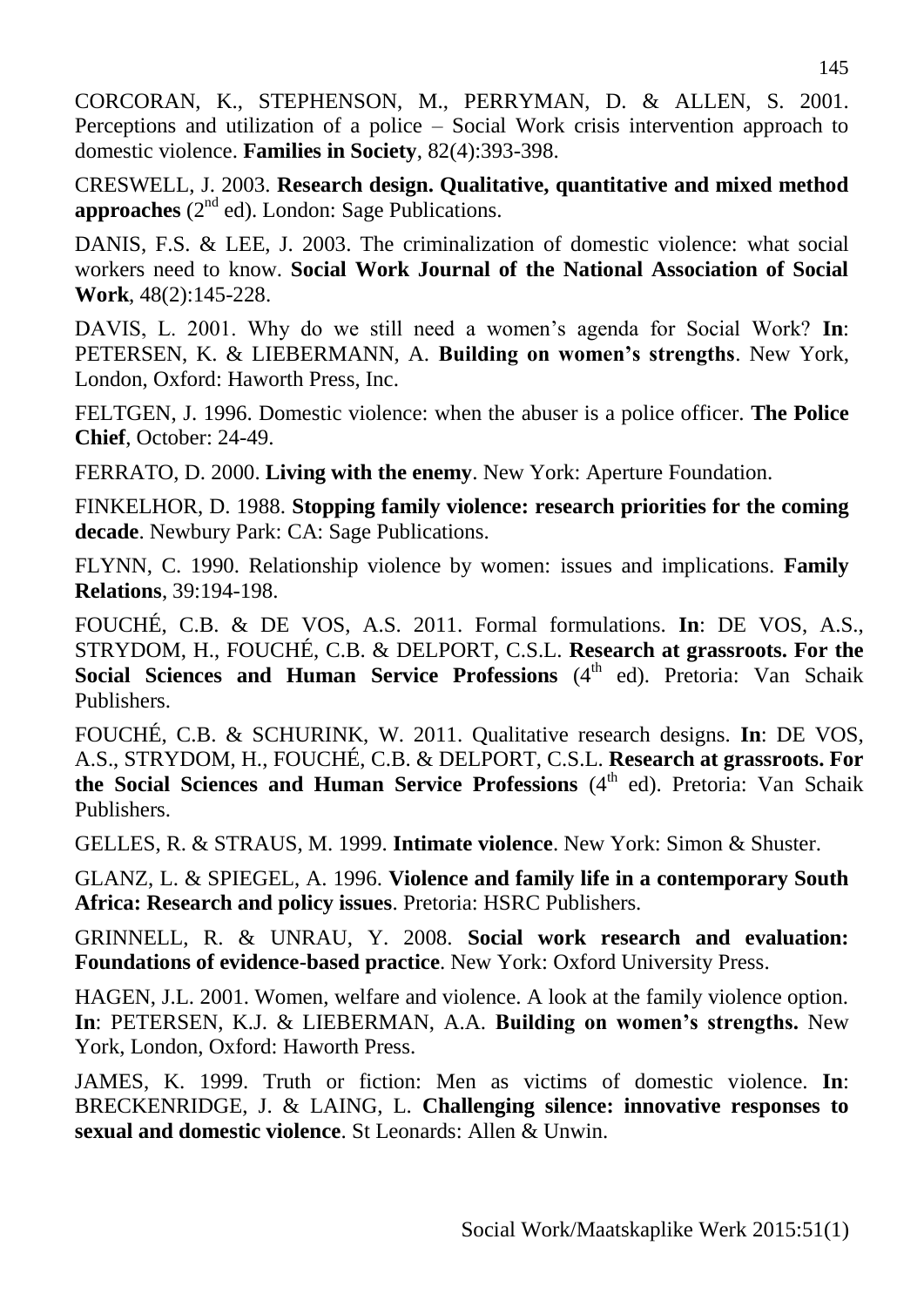146

JEWKES, R. 2001. Violence against women: an emerging health problem. **MRC News**, 32(3).

LaFEVRE, I. 1999. **Violence against women: a violation of human rights**. USA: Institute for Development Training.

LANDENBURGER, K.M. 1998. Exploration of women's identity: Clinical approaches with abused women. **In**: CAMPBELL, J.C. **Empowering survivors of abuse: Health care for battered women and their children**. London: Sage Publications.

LEVINSON, A. 1997. **Abusers behind a badge**. The Arizona Republic, 29 June.

LEWIS, S. 1999. **An adult's guide to childhood trauma: understanding traumatised children in South Africa**. Cape Town: David Philip Publishers.

MARK, R. 1996. **Research made simple: a handbook for social workers**. London: Sage Publications.

PADAYACHEE, A. 1989. **Wife abuse: an investigation among South African Indian women**. KwaZulu-Natal: University of Durban Westville. (Unpublished DPhil dissertation)

PARENZEE, P. & SMYTHE, D. 2003. **Domestic violence & development: looking at the farming context**. University of Cape Town: Institute of Criminology.

PRETORIUS, R. 1987. Gesinsmoord in die Republiek van Suid-Afrika: 'n Misplaaste sin van plig en verantwoordelikheid? **South African Journal of Criminal Law and Criminology**, 11(2):135-141.

RAPHAEL, J. 2000. **Saving Bernice**. Boston: North-Eastern University Press.

REPUBLIC IF SOUTH AFRICA (RSA) GOVERNMENT GAZETTE. 1998. **No. 116 of 1998: Domestic Violence Act, 19537.** Johannesburg: Government Printers.

RICHARDS, M. 2002. **Reclaiming women's spaces – new perspectives on violence against women and sheltering in South Africa**. Nisaa Institute for women's Development. University of Michigan.

SANDERSON, D. 2008. **Counselling survivors of domestic abuse**. London: Jessica Kinseley Publishers.

SIMPSON, G. & KRAAK, G. 1999. **The illusions of sanctuary and the weight of the past: Notes on violence and gender in South Africa**. Johannesburg: Centre for the Study of Violence and Reconciliation.

SINDEN, P. & STEPHENS, B. 1999. Police perceptions of domestic violence: the nexus of victim, perpetrator, event, self and law. **Policing: An International Journal of Policing Strategies and Management**, 22(3):313-327.

SINGH, D. 2001. **Human rights and the police in transitional countries: policing vulnerable groups/gender with specific focus on women**. Southern Africa: Technikon SA.